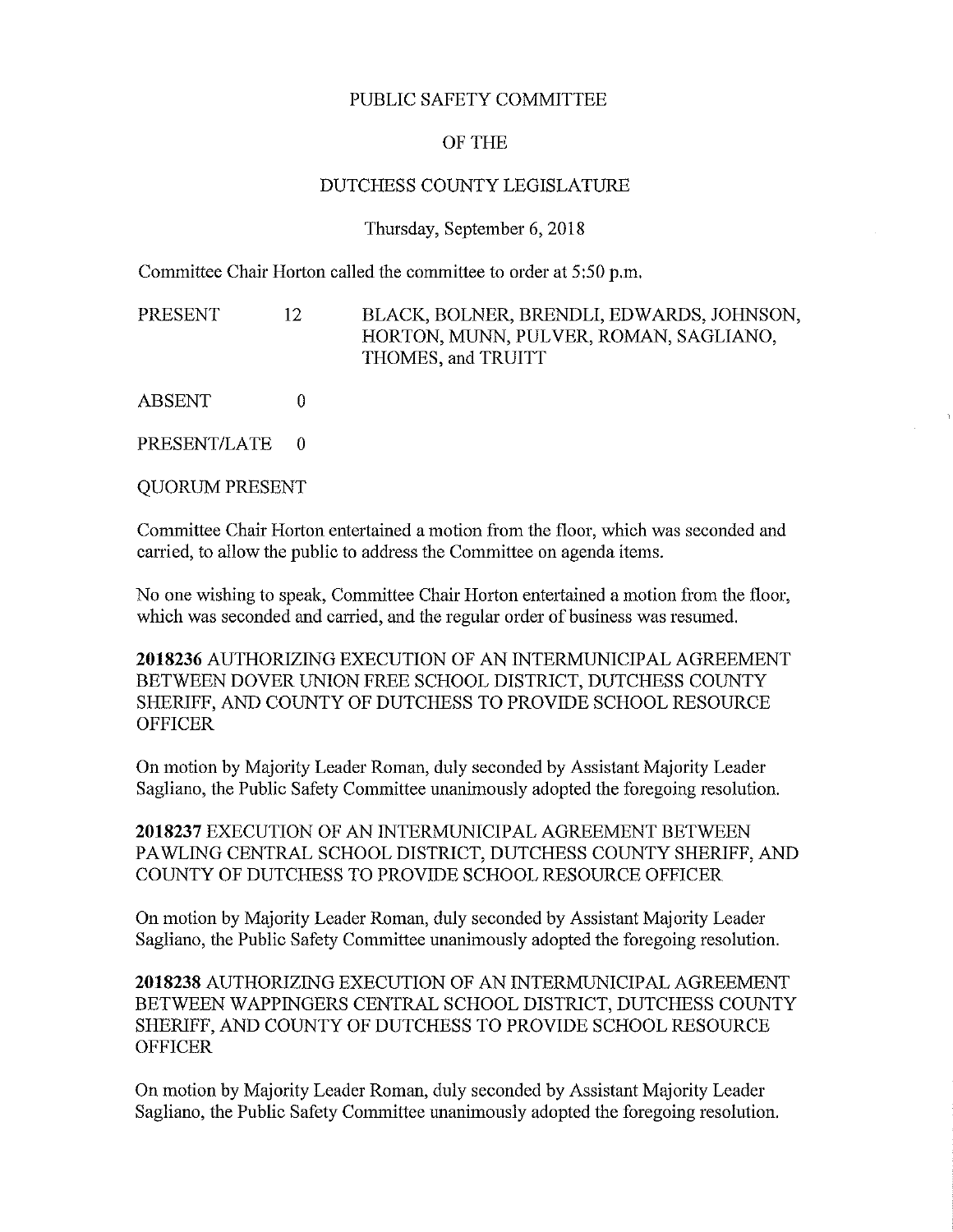2018239 AUTHORIZING EXECUTION OF AN INTERMUNICIPAL AGREEMENT BETWEEN ARLINGTON CENTRAL SCHOOL DISTRICT, DUTCHESS COUNTY SHERIFF, AND COUNTY OF DUTCHESS TO PROVIDE SCHOOL RESOURCE **OFFICERS** 

On motion by Majority Leader Roman, duly seconded by Assistant Majority Leader Sagliano, the Public Safety Committee unanimously adopted the foregoing resolution.

2018240 AUTHORIZING EXECUTION OF AN INTERMUNICIPAL AGREEMENT BETWEEN PINE PLAINS CENTRAL SCHOOL DISTRICT, DUTCHESS COUNTY SHERIFF, AND COUNTY OF DUTCHESS TO PROVIDE SCHOOL RESOURCE **OFFICER** 

On motion by Majority Leader Roman, duly seconded by Assistant Majority Leader Sagliano, the Public Safety Committee unanimously adopted the foregoing resolution.

2018241 AMENDING THE 2018 ADOPTED COUNTY BUDGET AS IT PERTAINS TO THE DISTRICT ATTORNEY (A.l165.05**)**

Legislator Tyner referred to the arrests, incarceration, and asset forfeiture of nonviolent drug offenders.

Assistant Majority Leader Sagliano called point of order because the District Attorney who does not handle the police departments decisions.

Committee Chair Horton ruled Legislator Tyner out of order.

Assistant Minority Leader Munn called point of order

The point of order was not recognized by the chair.

Legislator Tyner requested information regarding arrests made by School Resource Officers assigned to the school districts in Dutchess County.

Response from Undersheriff Kirk Imperati attached.

On motion by Majority Leader Roman, duly seconded by Assistant Majority Leader Sagliano, the Public Safety Committee unanimously adopted the foregoing resolution.

# 2018242 AMENDING THE 2018 ADOPTED COUNTY BUDGET AS IT PERTAINS TO THE DUTCHESS COUNTY SHERIFF

On motion by Majority Leader Roman, duly seconded by Legislator Edwards, the Public Safety Committee unanimously adopted the foregoing resolution.

There being no further business the meeting was adjourned.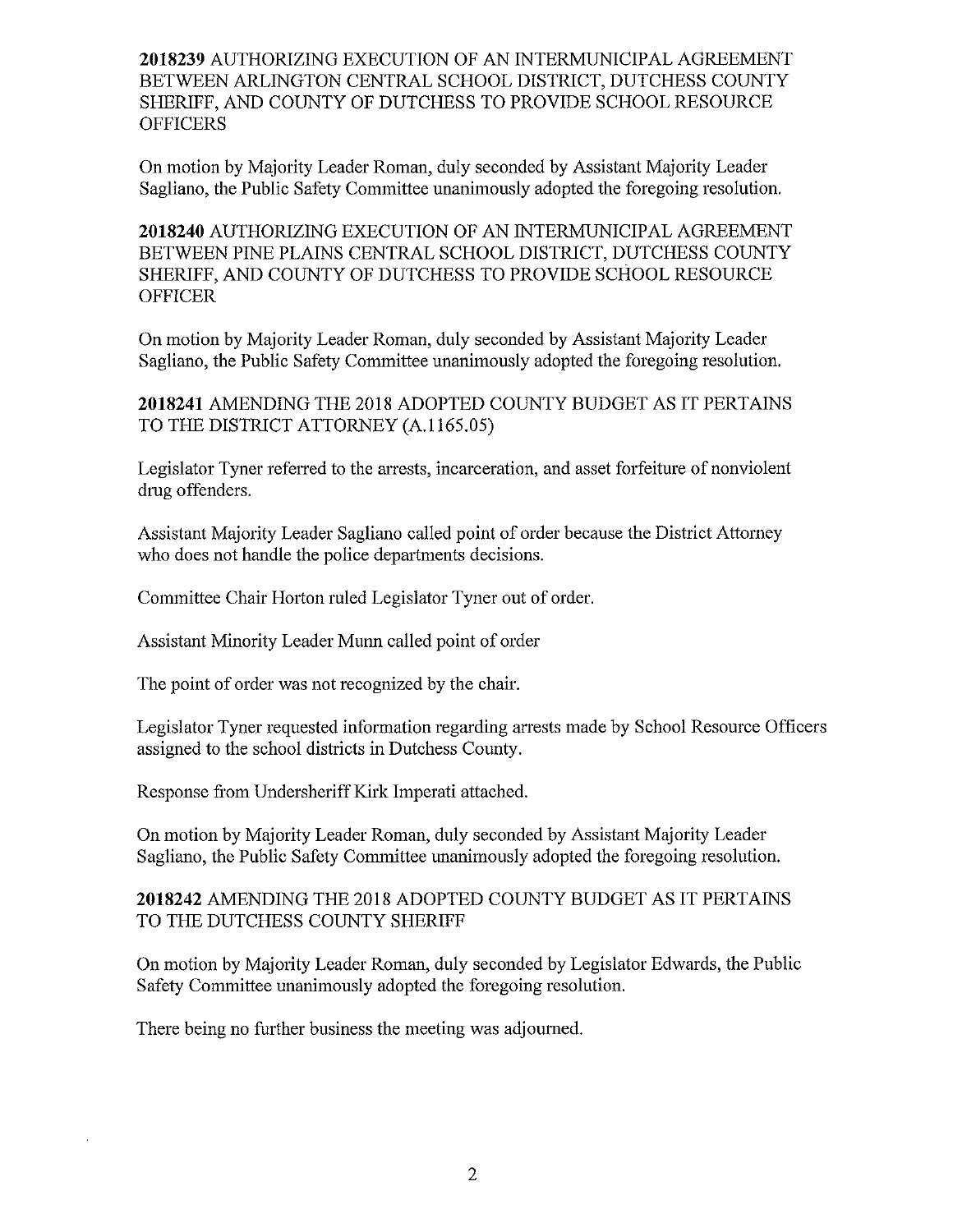# **Ortiz, Sarah**

*\*

 $\mathfrak{f}$ 

| From:    | Joel Tyner <joeltyner@earthlink.net></joeltyner@earthlink.net> |
|----------|----------------------------------------------------------------|
| Sent:    | Tuesday, September 11, 2018 8:59 PM                            |
| To:      | Morris, Carolyn; Imperati, Kirk                                |
| Cc:      | Tyner, Joel; Ortiz, Sarah; Wager, Leigh                        |
| Subject: | Re: SRO                                                        |

thx Carolyn...Kirk again my apologies if you did re-send this to me since Thurs. and I missed it

Joel

------Original Message------From: "Morris, Carolyn" Sent; Sep 11, 2018 4:19 PM To: "Imperati, Kirk" Cc: "Tyner, Joel" "Ortiz, Sarah" , "Wager, Leigh" Subject: SRO

Good afternoon Kirk:

During the Public Safety Committee meeting Legislator Tyner requested information on any arrests by SRO's assigned to the school districts. You had answered that you would resend an email to him. If you would not mind forwarding it to me <sup>I</sup> can get it to him. Thanks for everything and have <sup>a</sup> great day.

*Carolyn Morris Clerk Dutchess County Legislature 845.486.2100*